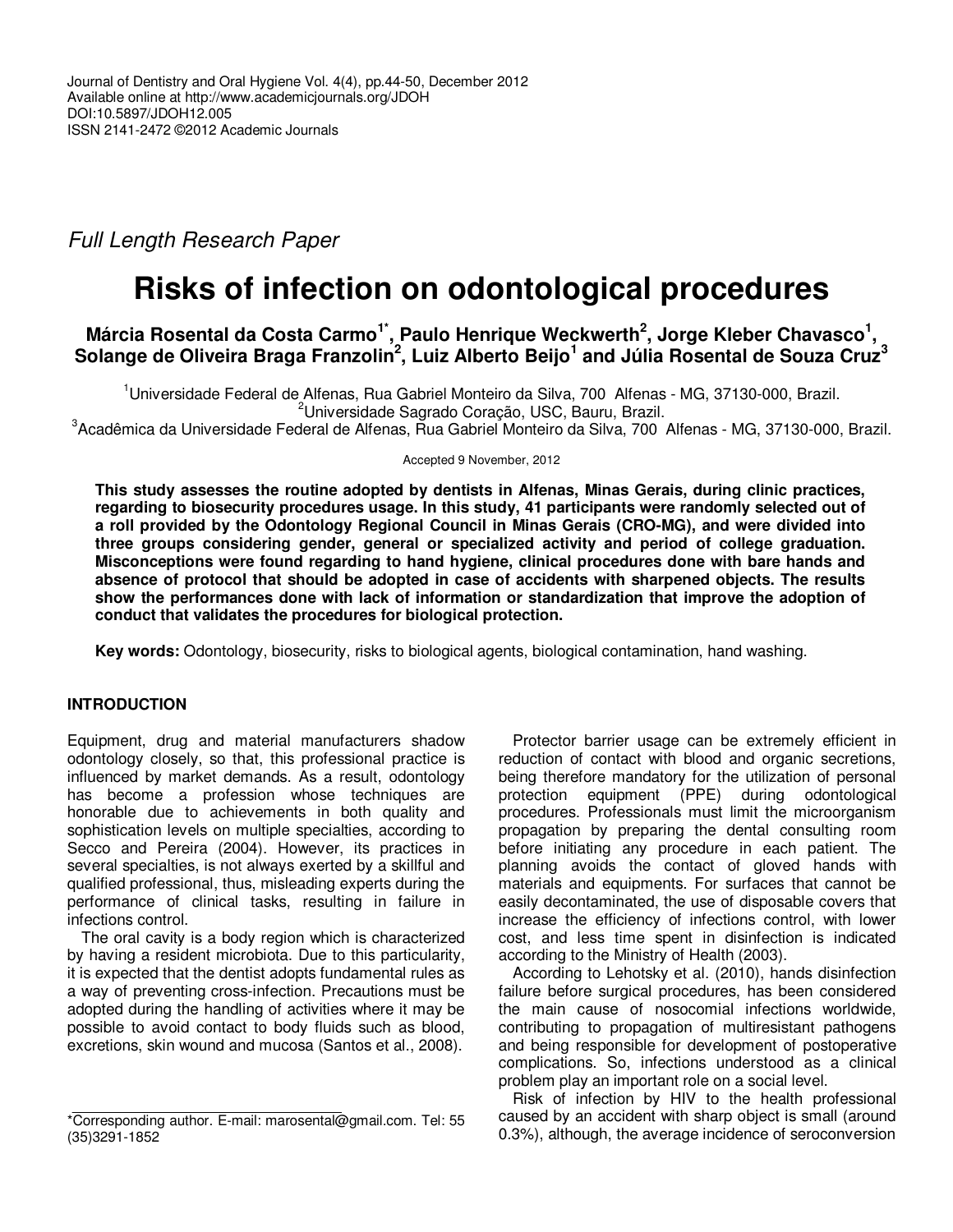after an accident of contaminated sharp object with hepatitis B virus, varies from 22 to 31%. For hepatitis C virus, risk of infection reaches 1.8%, however, there is no prophylaxis before and after exposure to hepatitis C virus, up to the present time, according to data provided by the Center for Disease Control and Prevention (CDC, 2001).

Historically, it was noticed that hands are the main vector for infection disseminations. The non-visible saliva impregnated in several spots and easily neglected in the odontological room's routine, as well as cleaning procedures and disinfections between patients attendance making surfaces free of contamination is a hard challenge. Silva et al. (2003) show the possibility of transfer (30%) of microorganisms such as Streptococcus pyogenes, Staphylococcus aureus, and Streptococcus pneumonia from a patient to another, and the main vectors of this were professional hands.

It was also observed that these microorganisms can survive for at least 48 h after being deposited on surfaces. Jennifer et al. (2012) highlighted that patients' biological material may contain a high concentration of viruses and pathogenic bacteria, and may cause diseases from simple colds to hepatitis.

The risk of infection through odontological procedures was increased due to the closeness between professionals and patient, and the use of high rotation devices working with water sprays, producing a thousand of particles which were spread into the air.

The objective of this study was to show the possible risks of infection present in the exercise of multiple odontological specialties, stimulating the change of behavior and assuring elaboration of effective action rules, in order to prevent biological risks.

#### **METHODOLOGY**

This research was developed starting from a list of 120 names of Surgeon Dentists (SD), provided by the Odontology Regional Council in Minas Gerais (CRO-MG), intermediated by the Regional Office in Alfenas. Then, 41 professionals were randomly selected from those that enrolled to participate in the survey. After the selection, professionals were sought after in their workplaces and were informed about the nature of the study. The participants had to sign up a term of knowledge and permission.

In this research the participants are dentists from both genders, specialists and general clinical dentists, who perform their activities in private and public clinics. Professionals were organized in three groups considering gender, activity (general or specialist), and period of college graduation which was also subdivided into under 15 years or over 15 years, according to Table 1.

Among the 21 professionals who participated in the research, 6 were specialized professionals in dental prosthesis, 4 were orthodontist, another 4 were endodontists, 2 were periodontists, 1 was an oral pathologist, 1 was a pedodontist. The remaining were general practitioners.

This study tried to define the routine adopted during the exercise of clinical activities, regarding to attitudes taken on procedure such as hand hygiene (HH), wearing gloves, conduct adopted in case of accidents with sharp objects, and other questions that involved knowledge and action. For data collection questionnaire with questions about the work routine was used as shown in Table 2.

After signing up the term of knowledge and permission, questions were asked directly to the professional by only one examiner. The visit for the questionnaire application was scheduled in order to match the beginning of a clinical procedure. Then, for right after getting the answers, the dentist was told to act according to his/her normal working routine, and, therefore, having freedom to wash hands before wearing gloves. Professionals who had chosen to wash their hands, did it using soap available in their own office.

Analysis of variance, Fisher's exact test and Chi square test with 5% level of significance were carried out on the collected data according to Arango (2005) article. Values of P<0.05 were considered to be statistically significant. This research was carried out after the Ethics Committee in Research had authorized the realization of the project, under Protocol number 216/10, in November 25, 2010.

### **RESULTS AND DISCUSSION**

According to data obtained, it was verified that 20% of the professionals who have participated in the research do not have the habit of washing hands before wearing gloves; according to the professionals, it is considered unnecessary. In the same way, Myers et al. (2008) verified in a study made in New York, that 25% of the general practitioner dentists have inappropriate hands hygiene. This issue was also studied by Beaver (2007), in which he found among other questions, the beliefs that gloves can replace the need of washing hands, and according to Agbor and Azodo (2010), only 63.4% of the interviewed reported that they are used to washing hands.

However, the evidences show that the occurrence of infection in patients was reduced from 0.52 in 1,000 cases to 0.24 in 1,000, at the end of two years, after the stimulus for a better hands hygiene according to Carvalho et al. (2009). Studies about infection controls clarify that the acquired knowledge is not enough to change the habits on practices, showing a gap between that and its adhesion (Tipple et al., 2010).

The lack of orientation and professional examples in washing hands were excuses to low or no habit of washing hands (Santos et al., 2008), proving that the preparation of the professional is deficient in critical perspective in relation to the professional practice.

All the dentists surveyed answered that they wear gloves for all procedures, according to the Question I in the Figures 1, 2 and 3. This finding agrees with Granville-Garcia et al. (2009), whose study shows that gloves were worn by the entire sample. It was verified that this regional study fits in the biosecurity standards when analyzed using gloves. Although, data obtained in other regions or countries show that the use of gloves was not incorporated by all professionals, according to studies made in Turkey, where only 96.3% of the dentists

wear glove (Yüzbasioglu et al., 2009). In Iran, 84.2% of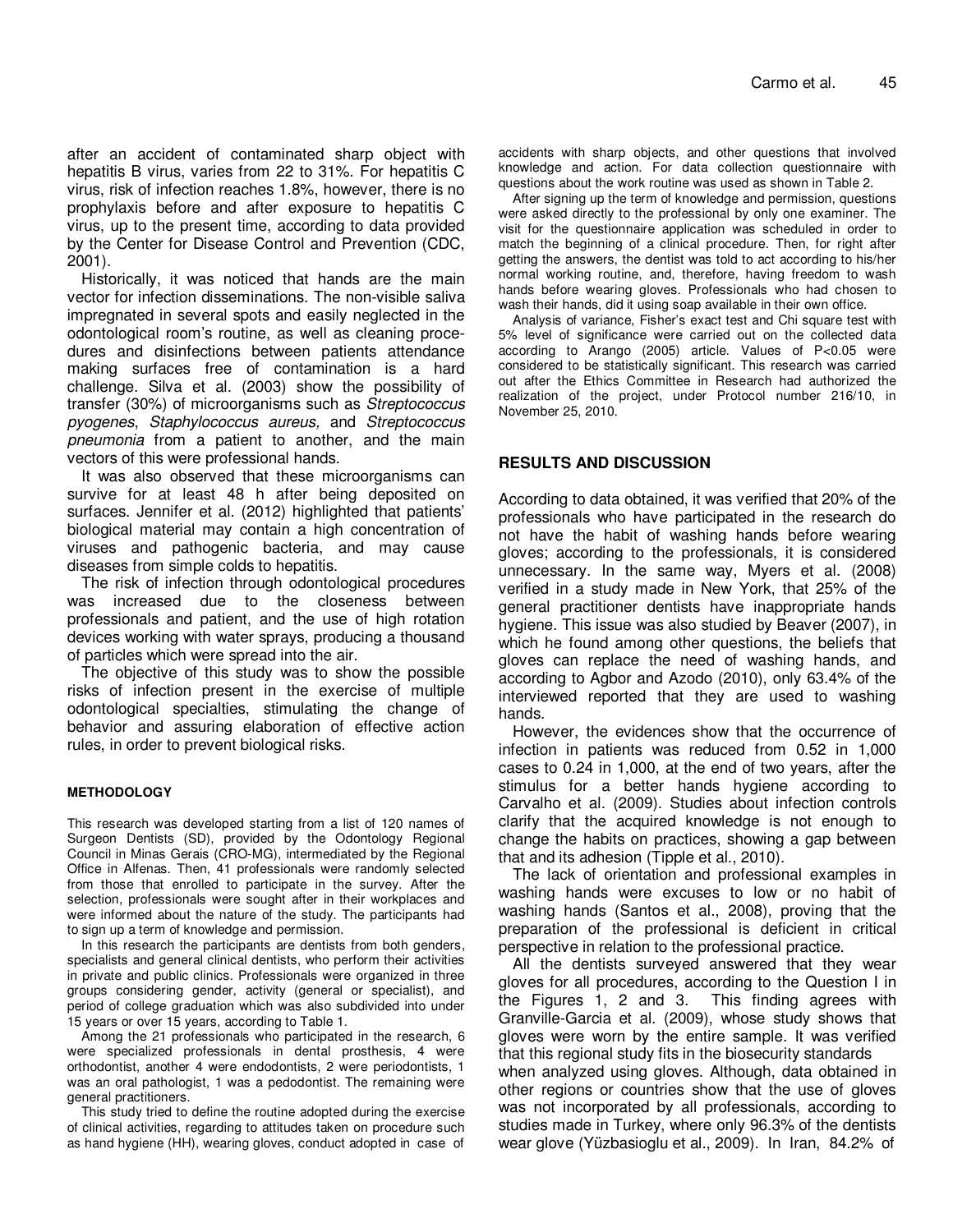**Table 1.** Number of professionals who participated in the research according to gender, performed activity and period of college graduation.

| Gender |        | Activitv |      | Period of college graduation |  |
|--------|--------|----------|------|------------------------------|--|
| Male   | Female | SD.      | SGD. | Under 15 years Over 15 years |  |
| າາ     |        |          |      |                              |  |

SD. = Surgeon Dentist; SGD. = Surgeon General Dentist.

**Table 2.** Questions about the routine and actions taken during the clinical activities.

| No.  | Question                                                                             | Response                                                        |
|------|--------------------------------------------------------------------------------------|-----------------------------------------------------------------|
|      | Do you use gloves in all the procedures?                                             | YES $( )$<br>NO()                                               |
| Ш    | Do you think there is any procedure that does not require wearing gloves? Which one? | YES() NO()                                                      |
| Ш    | Have you ever had an accident with sharp objects?                                    | YES() NO()                                                      |
| IV   | What did you do?                                                                     | Nothing ()<br>Washed the hands ()<br>Sought for medical help () |
| V    | What do you consider most important when buying clinical gloves?                     | Price ()<br>Quality ()                                          |
| VI   | Have you ever finished a procedure with a damaged glove?                             | YES ()<br>NO()                                                  |
| VII  | Have you ever used over-glove?                                                       | YES (<br>NO()                                                   |
| VIII | Do you work with a dental auxiliary?                                                 | YES (<br>NO()                                                   |
| IX   | Does the dental auxiliary use gloves?                                                | YES (<br>NO (                                                   |

the professionals wear gloves during treatment or procedure, in which only 93.9% of them wear a new pair of gloves for each patient (Askarian et al., 2007). In China, there was a raise in the number of dentists who use and change gloves for each patient seen (from 63.25 to 99.22%) between 2000 and 2010 (Su et al., 2012), while in Jordania, only 73.3% of dentists are used to wear gloves (Al Negrish et al., 2008).

Although, the incorporation of the use of gloves as a protective barrier in clinical practice was verified, and literature shows that the odontology's exercise is deficient in biosecurity rules. It is evident that, when dentists were asked about the possibility of existence of some procedure that could be made without wearing gloves: 11 male dentists and 4 female dentists answered "yes", denoting an inconsistent behavior relative to the answer given previously, as shown in Figure 1, question II. The result shows that women are more careful or follow the rules more carefully than men do. These data is confirmed by a study made in Washington, USA, when female professionals were responsible for the highest number of notifications about accidents with sharp objects during clinical practices (Shah et al., 2006).

Considering professionals' qualification and the time elapsed since the college graduation (Figures 2 and 3, Question II), it is observed that the answer was also

affirmative, not having significant difference between groups. This finding agrees to Martins et al. (2010) and Farias et al. (2007) who showed that professionals did not wear gloves all the time.

The procedures pointed as the ones possible to be performed without wearing gloves were associated to mold making and realization of clinical exams where the disposable wooden spatula is used.

Gloves have been underestimated in realization of parallel tasks and this show that the professionals only see health risk when they are in straight contact with the patient, not taking into account the presence of organic material impregnated in the surfaces. The results corroborate with those of Melo et al. (2008) and Lima and Pinheiro (2008), who show negligence in contact with the patient's biological material. The same conduct is found in a study made in a German city, where 26% of the dentists did not use enough personal protection equipment during general patient's examination, and 9% of them use the same conduct during surgical interventions (Hübner et al., 2012). Possibly, these findings justify the common post-surgical infections and high occurrence of hepatitis B and C, Herpes simplex, and other infections among professionals in odontology.

Question III has collected data about the number of professionals who had already gotten hurt during clinical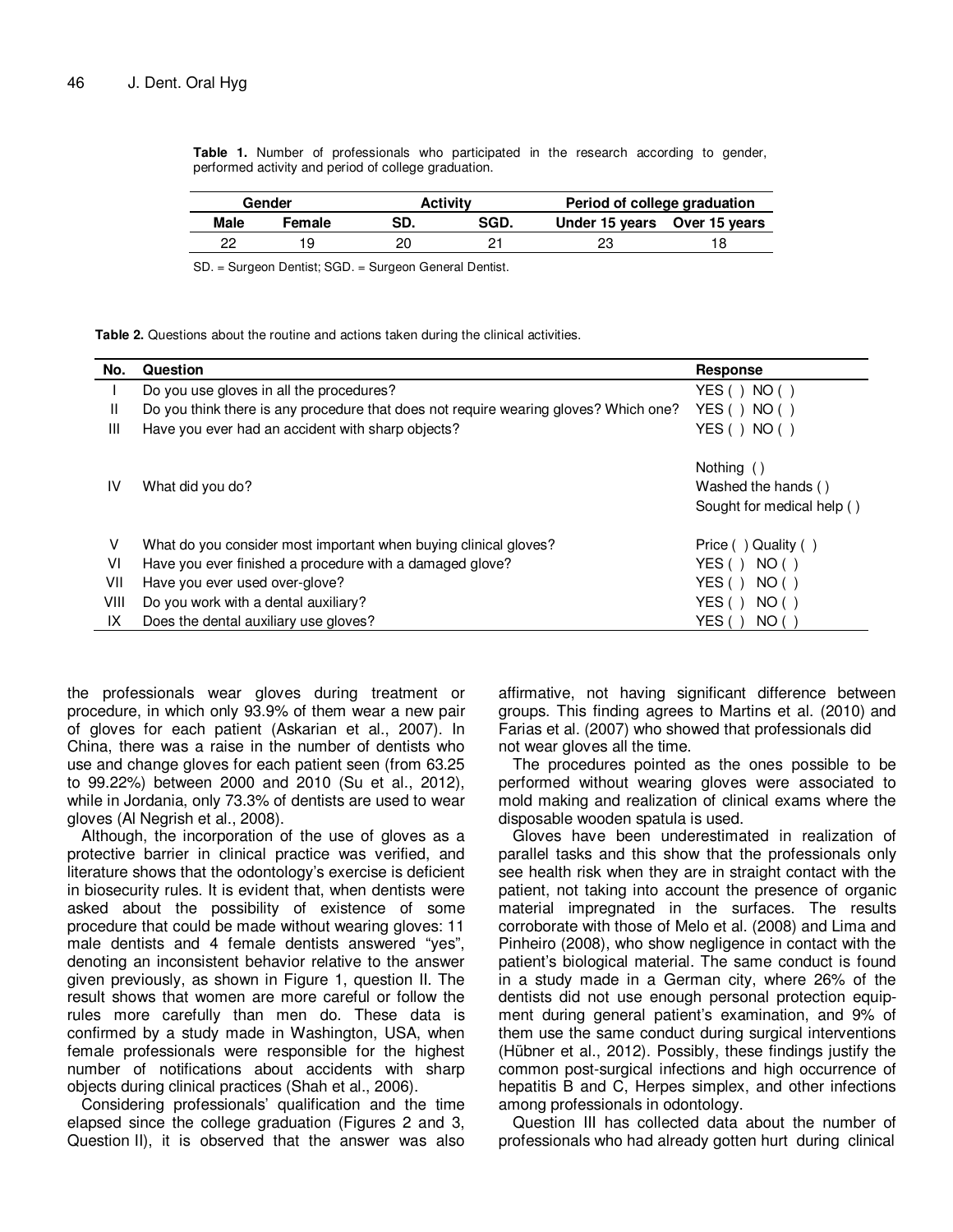



(I) Do you use gloves in all the procedures? YES ( ) NO ( ); (II) Do you think there is any procedure that does not require wearing gloves? YES ( ) NO ( ) Which one? (III) Have you ever had an accident with sharp objects? YES ( ) NO ( ) What did you do? (IV) What do you consider most important when buying clinical gloves? PRICE ( ) QUALITY ( ); (V) Have you ever finished a procedure with a damaged glove? YES ( ) NO ( ); (VI) Have you ever used over-glove? YES ( ) NO ( ); (VII) Do you work with a dental auxiliary? YES ( ) NO ( ); (VIII) Does the dental auxiliary use gloves? YES ()  $\overline{NO}$  (). N= nothing; WH= washed the hands; MH= medical help; Price= Price; Qual= Quality.





(I) Do you use gloves in all the procedures? YES ( ) NO ( ); (II) Do you think there is any procedure that does not require wearing gloves? YES ( ) NO ( ) Which one? (III) Have you ever had an accident with sharp objects? YES ( ) NO ( ) What did you do? (IV) What do you consider most important when buying clinical gloves? PRICE ( ) QUALITY ( ); (V) Have you ever finished a procedure with a damaged glove? YES ( ) NO ( ); (VI) Have you ever used over-glove? YES ( ) NO ( ); (VII) Do you work with a dental auxiliary? YES ( ) NO ( ); (VIII) Does the dental auxiliary use gloves? YES ( ) NO ( ). N= nothing; WH= washed the hands; MH= medical help; Price= Price; Qual= Quality.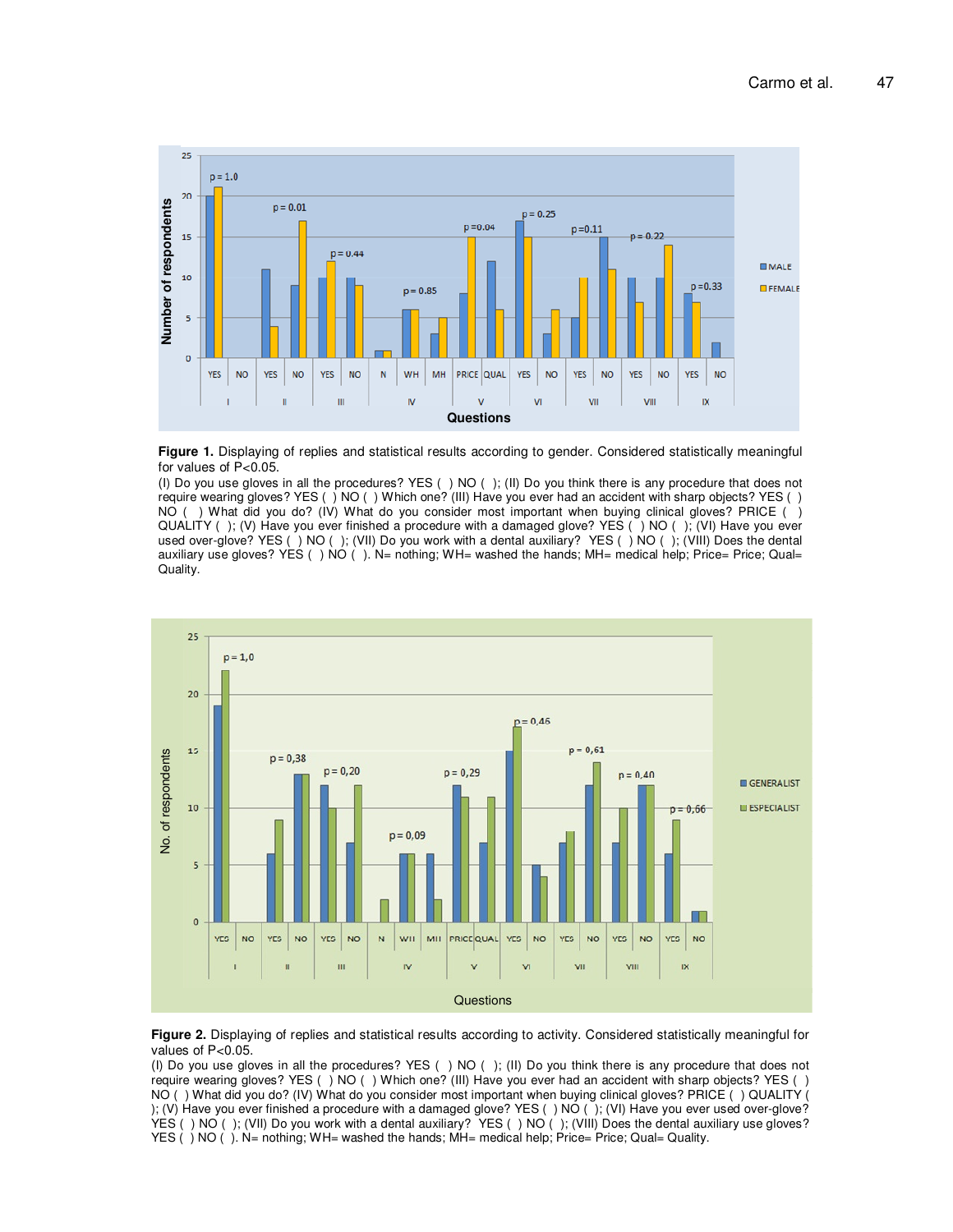

**Figure 3.** Displaying of replies and statistical results according to period of graduation. Considered statistically meaningful for values of P<0.05.

(I) Do you use gloves in all the procedures? YES ( ) NO ( ); (II) Do you think there is any procedure that does not require wearing gloves? YES ( ) NO ( ) Which one? (III) Have you ever had an accident with sharp objects? YES ( ) NO ( ) What did you do? (IV) What do you consider most important when buying clinical gloves? PRICE () QUALITY (); (V) Have you ever finished a procedure with a damaged glove? YES ( ) NO ( ); (VI) Have you ever used over-glove? YES ( ) NO ( ); (VII) Do you work with a dental auxiliary? YES () NO (); (VIII) Does the dental auxiliary use gloves? YES () NO (). N= nothing; WH= washed the hands; MH= medical help; Price= Price; Qual= Quality.

procedures (Figure 1). It was found that 50% of men answered affirmative, and 57.1% of women had the same answer. An elevated accident rate was also found in a survey held by Farias et al. (2007), who verified that 71.5% of the professionals reported that they had already suffered accidents with sharp objects. When asked about what action was usually taken after an injury, question IV (Figures 1, 2 and 3), it was noticed that there was no standard procedure. The answers vary from none attitude taken and going back to work normally, or taking off gloves and washing hands with water and soap, to dentists that seek for medical help and submit themselves to necessary measures, according to the manual: "Management of Occupational Exposures to HBV, HCV, and HIV and Recommendations for Post exposure Prophylaxis" (CDC, 2001).

Traumas caused by sharp objects stand out among the events responsible for inoculation of HBV or HCV during professional's practices, and the habit of recapping needles using both hands have potentially been associated to these accidents. In general, sixteen thousand of infections for HCV, sixty thousand for HBV and a thousand for HIV, might have happened in the year 2000, worldwide, among health professionals due to percutaneous lesions. These infections might contaminate 39, 37 and 4.4%, respectively (Prüss-Üstün et al., 2005).

These data confirm a vicious professional practice, and is exemplified in Farias et al. (2007), who says that the habit of recapping needles using both hands is always done by 37.6% of the professionals.

This conduct did not present any significative difference statistically, indicating that it depends on a standard individual's behavior or knowledge on biological risks, and it is independent to gender, qualification or graduation time. The reason described by those who did not take any action after an injury was the ignorance of what attitude should be taken. Despite the apparent influence that time could have affected over professionals' formation, there was no statistical significance in the answer (P=0.42). The most common conduct among professionals continues being hand washing with water and soap.

In the same way, a study made by Nogueira (2011) shows a high prevalence of accidents involving blood between dentists and dental auxiliaries. Hand washing with water and soap and use of alcohol (70°C) were the procedures most commonly adopted after an accident, due to the absence of any protocol in the working place. The high incidence of accidents described by researches should be minimized by a conscious action of dentists, based on a standard protocol, which could make possible a real protection against biological risks.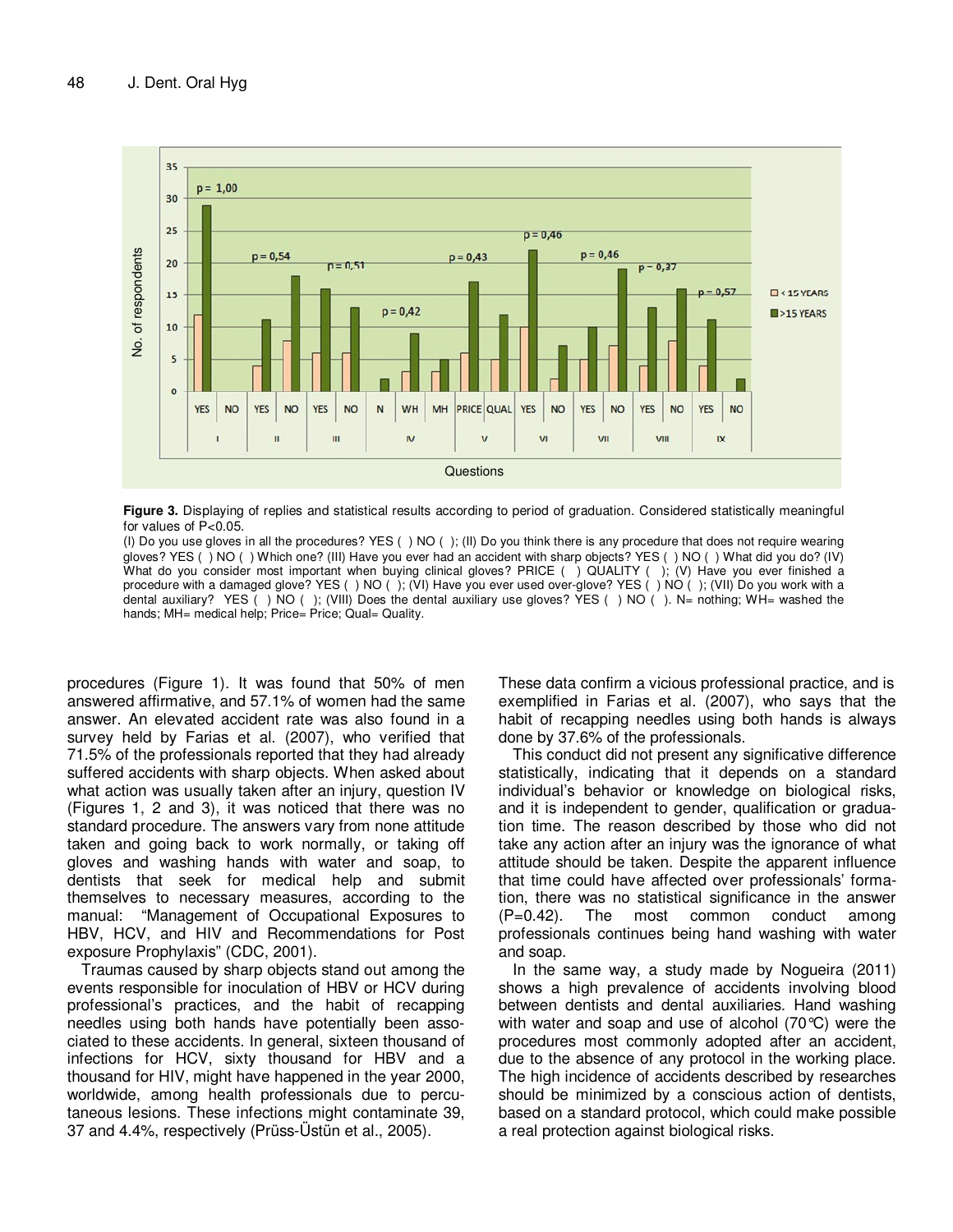Although, the unpreparedness is clear, mainly when the saliva is characterized as an hazardous body fluid; regarding to transmission of HIV, Hepatitis B virus, and possibly Hepatitis C virus, it is necessary for a medical evaluation post-exposure (Nogueira, 2011). The situation is severe, because it is not always possible to distinguish saliva with or without visible blood, making indispensable a correct utilization of protective barriers on daily practice.

Expense has been strongly taken into account over the field and it was shown in the question about the criterion used in buying gloves. The result showed the difference of behavior among genders, because the determinant criterion for women was price and for men it was quality, according to Question V, in Figure 1. According to Pinto and Paula (2003) to many professionals, the adoption of the protocol of biosecurity on daily practice might give the impression of increase in spending, mostly, when a lot of patients attend to the facility at the same day. But, this is not plausible, as additional costs are very low for setting up a basic disinfection system. When the variables of specialty and period of college graduation are considered, it is noticed that there is no statistical significance in the answers, indicating that this factor does not impact directly on the conduct (Figures 2 and 3, Question V).

This research verified that the majority of professionals have already finished a clinical procedure wearing a damaged glove. This conduct was found in all segments interviewed, not showing significant differences among gender, qualification level or graduation period. Thus, once again, it is mandatory that a deeper academic formation of dentists and consciousness about their own role as health professionals, capable of developing reasonable actions and executing them in favor of their own security as well as for their patients' should be considered. It makes sense to question the effectiveness of the dentistry education. For those who answered that they never had finished a procedure wearing damaged gloves, they affirm when they saw the problem they replaced them immediately, because they consider important the integrity of gloves during the procedure (Figures 1, 2 and 3, Question VI).

The negligence about this principle is justified by tumultuous places and mainly by lack of adequate standardization, according to Soldá et al. (2009). Although, gloves represent the main barrier between professional and patient, the index of perforations is high and can reach up to 78%, particularly during urgency procedures, implicating an increased risk. Oliveira Neto et al. (2009) found perforations rates in periodontal procedures higher than in surgical procedures. Clinical evidences show that the duration time and kind of procedure are directly related to perforation indexes.

Relating to utilization of over-glove, Question VII, it became clear that using over-gloves is not part of the professional routine, which is independent of the variant

considered, not having statistically significant difference in the sectors surveyed. This present behavior is a shame, as over-glove is an excellent method of preventing the contact with the patients' biological material, in multiple daily routines such as filling clinical forms, opening drawers and other situations, chiefly when the dentist does not work with a dental auxiliary. Lima and Pinheiro (2008) highlight the rules: never try to disinfect gloves when they are bloodstained or contaminated with other organic fluids; never treat high risk patients using no sterile gloves; never answer the phone or open a door or drawers wearing gloves. The wearing of over-gloves is indicated for all these situations.

This research also shows the existence of dental auxiliaries who do not use gloves during clinical procedures, according to Questions VIII and IX of Figures 1, 2 and 3. In the group of the generalist, specialists and period of college graduation, the situation is similar with no statistical difference among the groups. Same findings were also found by Carmo (2006), who verified that specialized professionals did not demonstrated knowledge and conduct that differentiate them from professionals who only have graduate diploma. The actual practice of the profession is a result of emphasis given to individualist character that characterizes the odontology since its beginning (Luz, 2009).

Formation procedures on human resources are complexes, involving conceptual changes, facing knowledge and necessary values to construction of a new order. Changes imply in conflicts and pressures and demand a long time for maturation (Luz, 2009). For this reason, public investments in health, constant professional actualizations and periodical assessments that presume the creation of strategies that promote necessary changes to a conscious professional exercise, scientifically based and pertinent to actual challenges are needed.

## **Conclusion**

It was verified that inadequateness on dentists' conduct on biological risks has made the procedures in this field a high risk activity for everyone involved. It has seen ignorance about the importance of hands hygiene, failure on contact with patients' biological material, besides a high rate of accidents with sharpened objects. In the working places, there is no protocol or rules that offer protection against biological contamination. Awareness campaigns is recommended through programs of continuing education intermediated by public institutions involved with health care professionals to ensure a conscious exercise, and based on the recognition of risks and their consequences. Given this situation, it is necessary to rethink the training of dentists in order to get subsidies for the improvement of their conduct and make them suited to the professional challenges.